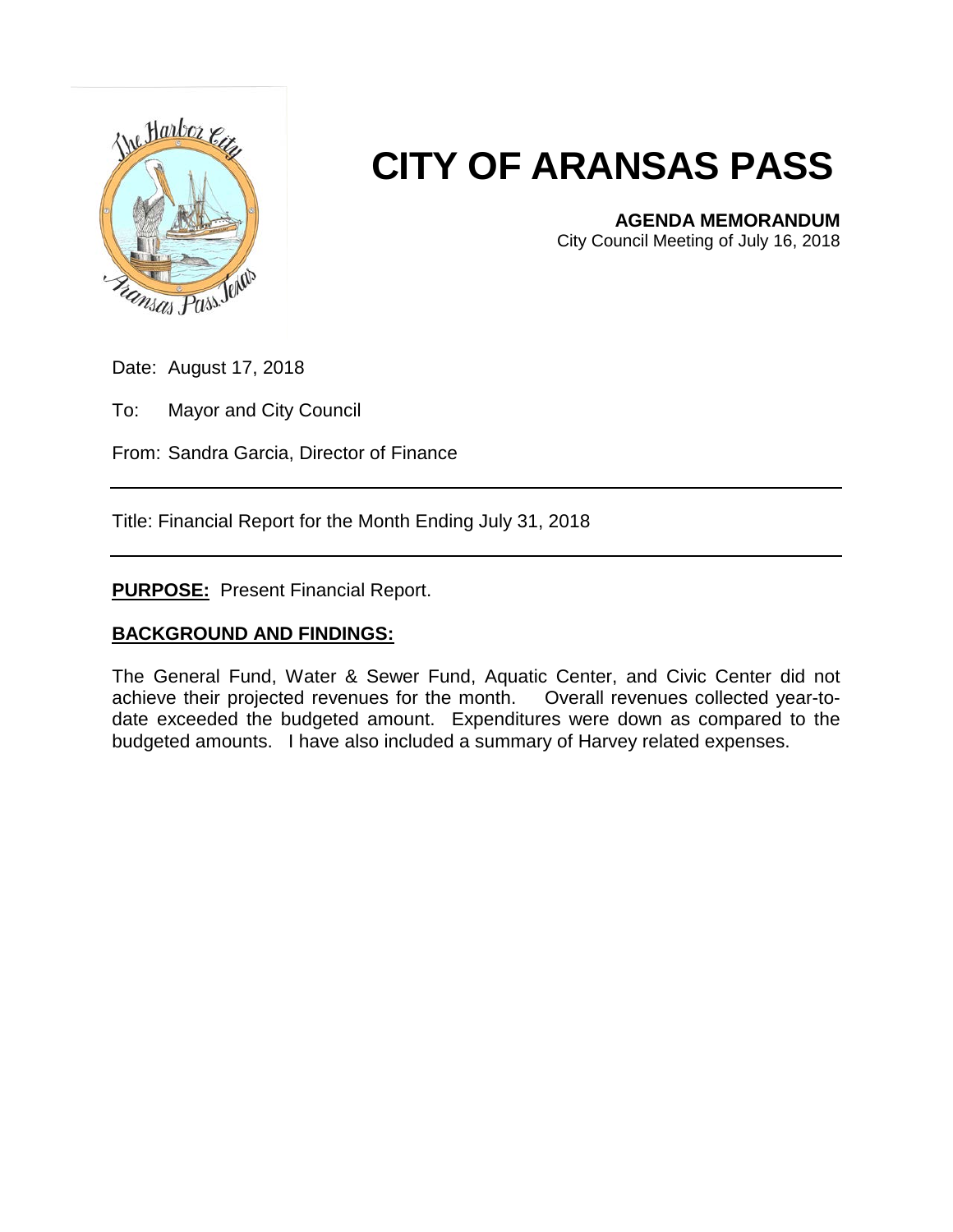## **City of Aransas Pass Financial Report Month The Ending July 31, 2018**

|                               | <b>Current</b>  |                       |                          |                   | Remaining |
|-------------------------------|-----------------|-----------------------|--------------------------|-------------------|-----------|
|                               | <b>Budgeted</b> | <b>Current Actual</b> | <b>Annual Budget</b>     | <b>YTD Actual</b> | Budget %* |
| <b>General Fund</b>           |                 |                       |                          |                   |           |
| Revenue                       | 634,557         | 636,798               | 9,772,836                | 8,448,902         | 13.55%    |
| Expenditures                  | 843,586         | 770,427               | 9,772,836                | 6,913,910         | 29.25%    |
|                               | (209, 028)      | (133, 628)            |                          | 1,534,991         |           |
| <b>Debt Service Fund</b>      |                 |                       |                          |                   |           |
| Revenue                       | 26,294          | 36,996                | 1,644,934                | 1,671,764         | $-1.63%$  |
| Expenditures                  | 488,832         | 487,893               | 1,596,226                | 1,594,387         | 0.12%     |
|                               | (462, 538)      | (450, 897)            | 48,708                   | 77,378            |           |
| <b>Water &amp; Sewer Fund</b> |                 |                       |                          |                   |           |
| Revenue                       | 403,006         | 384,482               | 4,836,069                | 3,371,195         | 30.29%    |
| Expenditures                  | 681,736         | 658,168               | 4,837,778                | 3,910,405         | 19.17%    |
|                               | (278, 730)      | (273, 686)            | (1,709)                  | (539, 210)        |           |
| <b>Harbor Fund</b>            |                 |                       |                          |                   |           |
| Revenue                       | 25,079          | 82,669                | 300,950                  | 367,059           | $-21.97%$ |
| Expenditures                  | 25,237          | 12,459                | 297,010                  | 249,791           | 15.90%    |
|                               | (158)           | 70,210                | 3,940                    | 117,268           |           |
| <b>Aquatics Center</b>        |                 |                       |                          |                   |           |
| Revenue                       | 51,166          | 52,251                | 313,345                  | 125,224           | 60.04%    |
| Expenditures                  | 45,890          | 48,027                | 313,345                  | 213,418           | 31.89%    |
|                               | 5,276           | 4,224                 | $\overline{\phantom{a}}$ | (88, 193)         |           |
| <b>Civic Center</b>           |                 |                       |                          |                   |           |
| Revenue                       | 34,280          |                       | 411,360                  | 52,501            | 87.24%    |
| Expenditures                  | 41,298          | 18,877                | 382,317                  | 228,780           | 40.16%    |
|                               | (7,018)         | (18, 877)             | 29,043                   | (176, 280)        |           |
| <b>Hotel/Motel Fund</b>       |                 |                       |                          |                   |           |
| Revenue                       | 65,058          | 61,747                | 260,700                  | 234,424           | 10.08%    |
| Expenditures                  | 4,750           |                       | 232,000                  | 176,121           | 24.09%    |
|                               | 60,308          | 61,747                | 28,700                   | 58,303            |           |
| <b>Overall</b>                |                 |                       |                          |                   |           |
| Revenue                       | 1,239,440       | 1,254,942             | 17,540,194               | 14,271,069        | 18.64%    |
| Expenditures                  | 2,131,328       | 1,995,849             | 17,431,512               | 13,286,812        | 23.78%    |
|                               | (891, 888)      | (740, 907)            | 108,682                  | 984,257           |           |

\*The remaining budget percent for Revenues should be 16.70% or less to be on track with budgeted revenues.

\*The remaining budget percent for Expenditures should be 16.70% or greater to be on track with budgeted expenditures.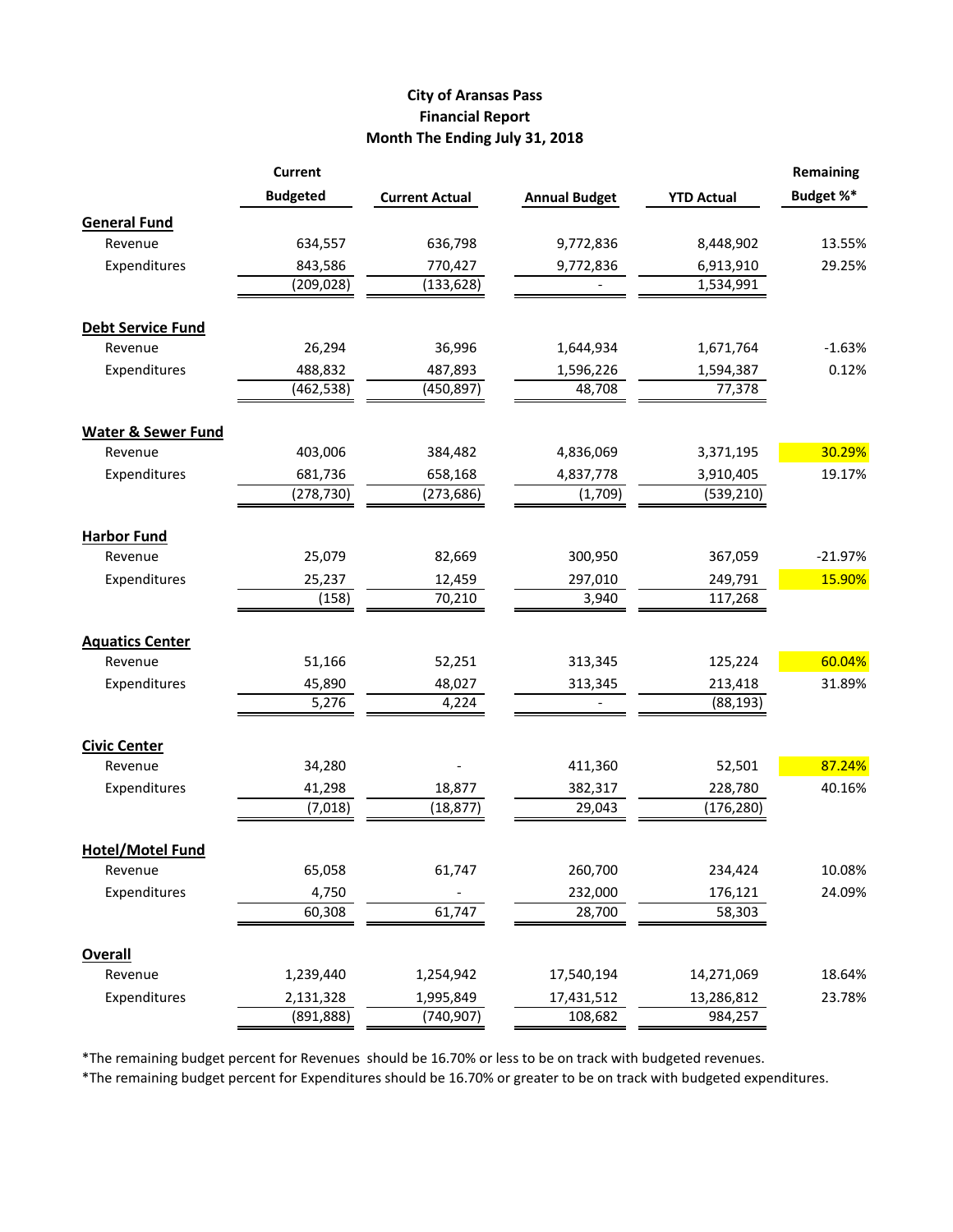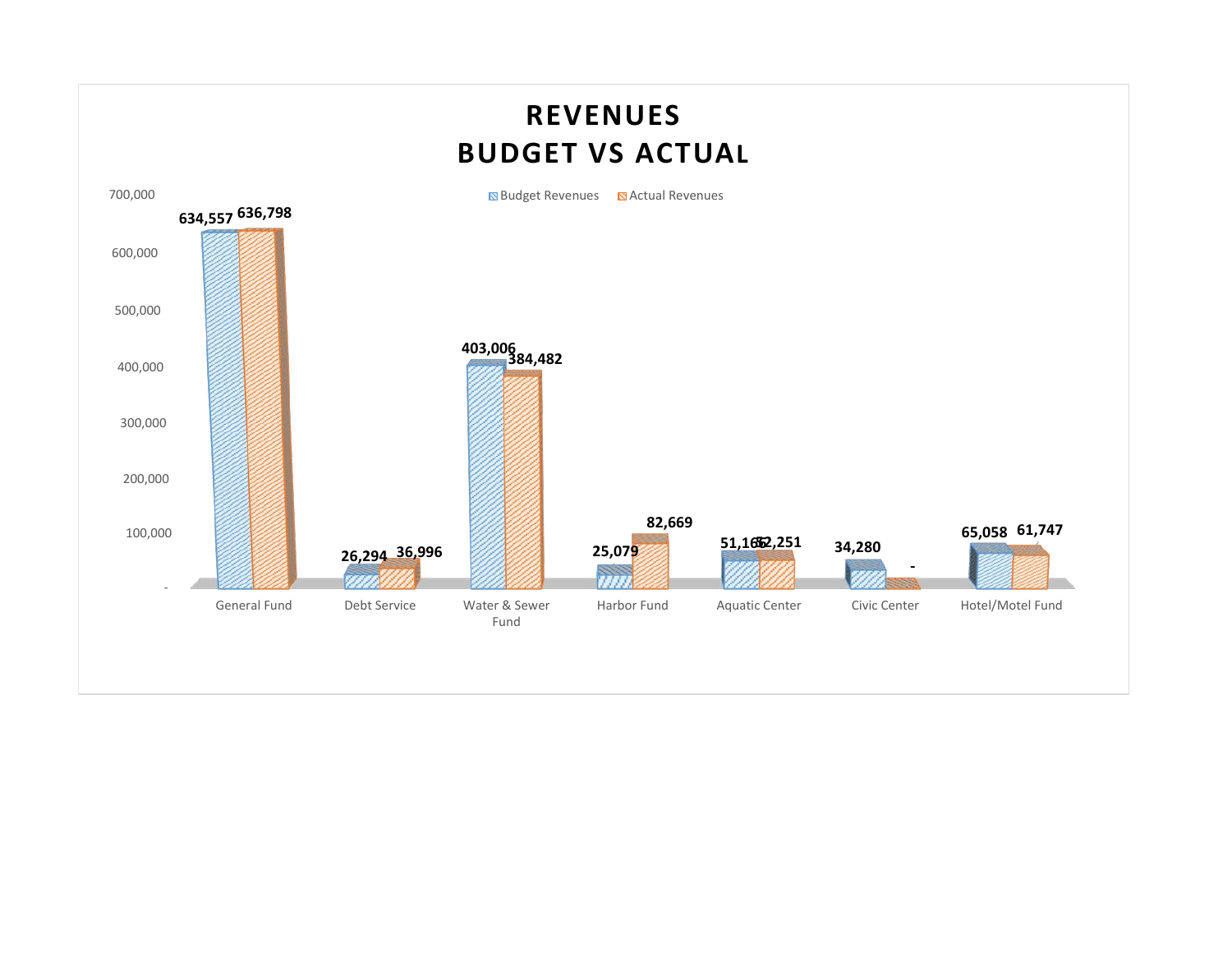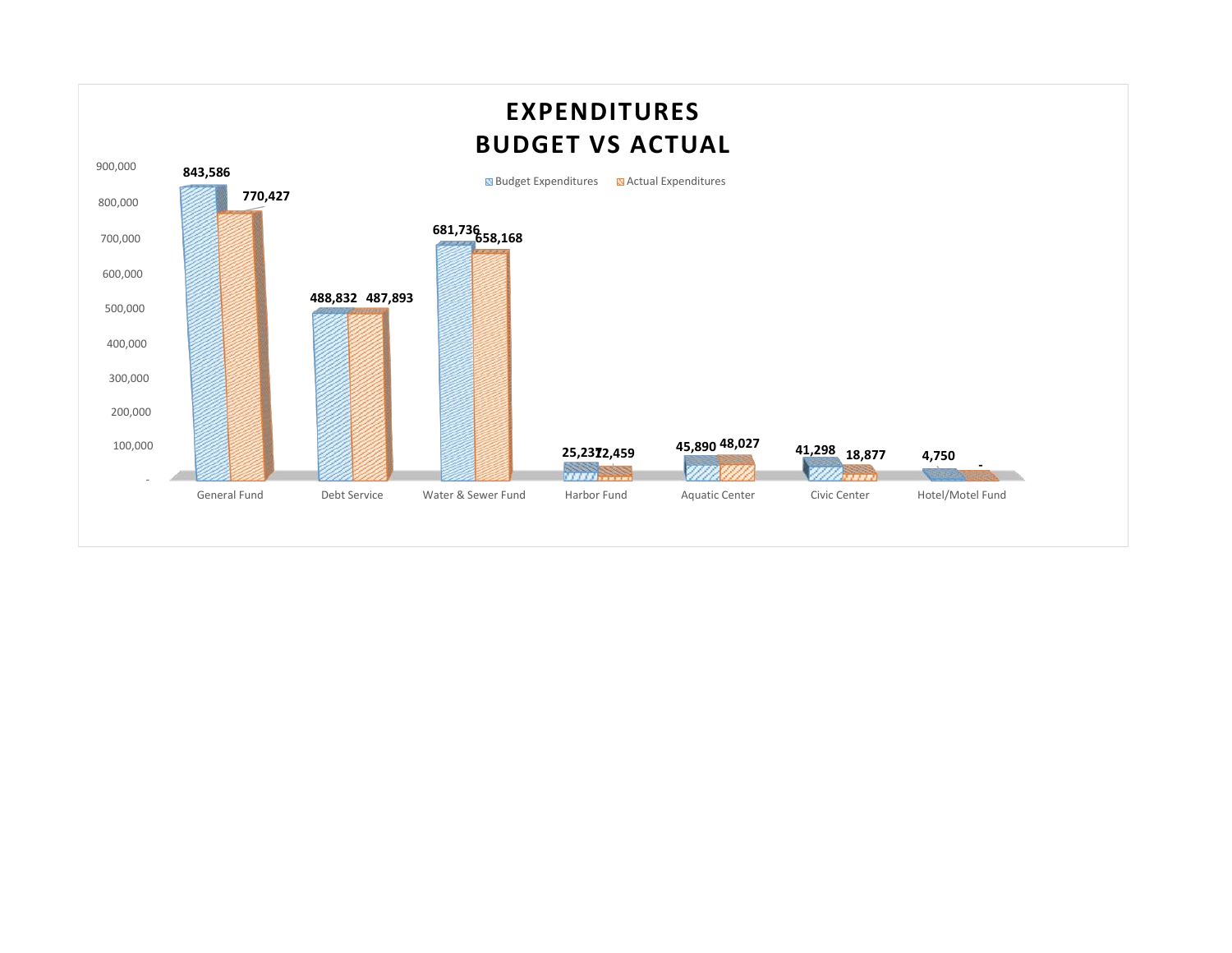